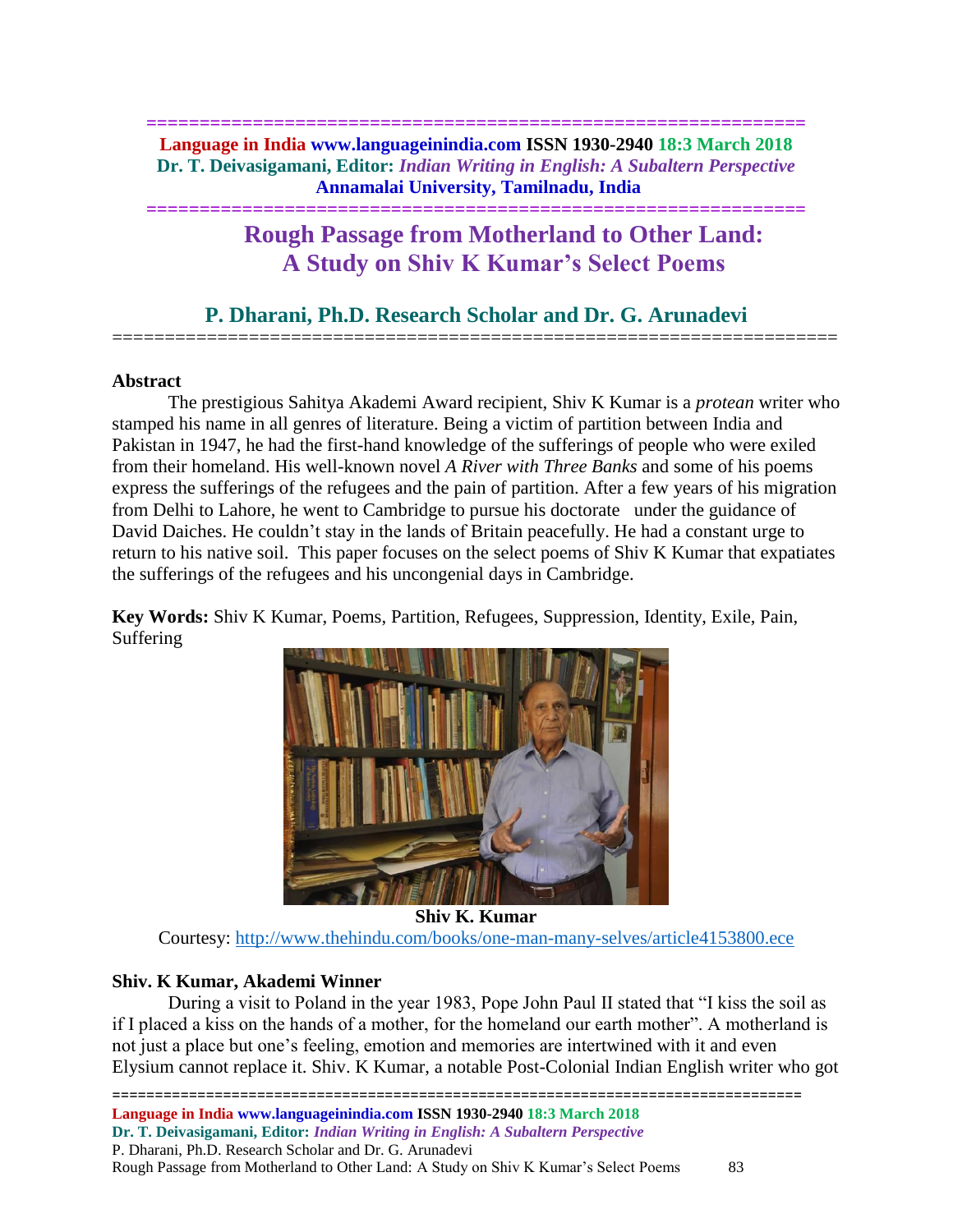Sahitya Akademi Award for his work *Trapfalls in the Sky*, has hands-on experience of exile since he himself was an immigrant once. In an interview, while answering a question, what prompted him to write a partition novel, *River with Three Banks*, he said

> The reason is very simple. I myself am a migrant from Pakistan. I was born in Lahore and I migrated to Delhi in 1947 when the communal holocaust was at its worst. You know, every Punjabi writer has to get the trauma of the partition out of his system sooner or later. (219)

### **Writing Is Impossible Without the Experience of Some Kind of Exile**

Julia Kristeva, once an exile herself believes writing is impossible without the experience of some kind of exile (7). Shiv. K Kumar had undergone many pains and sufferings while exiling from Lahore to Delhi and he had witnessed the sufferings of other exiles too. In his novel *A River with Three Banks* and some poems like "Refugees", "A Tibetan woman in Delhi Pavement", "O! Delhi", he portrayed the sufferings and pain of those refugees. In 1970s, George Steiner says, "the  $20<sup>th</sup>$  century is the age of refugees", thinking of last century's huge number of exiles, refugees, immigrants and expatriate – victims of wars or dictatorships, of genocides and poverty (1). Steiner's words are not an exaggeration, and Kumar uses literature as a medium to explore the pains and sufferings of refugees. Kumar includes two poems under the same title "Refugees". One poem appears in the anthology *Cobwebs in the Sun* and other is included in his collection *Trapfalls in the sky*. Both the poems clearly express the physical pain and mental agony of the refugees.

#### *Refugees*

The poem "Refugees", included in the anthology *Cobwebs in the Sun* is a pithy verse written in plangent tone, expresses the pathetic condition of the immigrants. The poem personifies the motherland of the refugees as 'secure walls' to exhibit the comfort and security one enjoys in one's own country. He compares the alien land to bare skies to epitomize the vulnerable condition of the emigrants. The alien land is not going to roll out red carpet to the refugees instead it will besiege them with too many rude questions. Due to migration, the health and wealth condition of the emigrants starts to deteriorate,

> From secure walls to bare skies – the snail's way through the arid zones of aching slime to the alien lands of rude questionings The Hiroshima faces, skull-thin, eat shadow at noon. (1-8)

The spring season is no more a springing season for the immigrants. The land of the refugees becomes dry which favours only the cactus and hence the fertile land becomes a futile land in which no flowers, trees or human being can subsist.

> This year the spring's miscarriage disgorged a still-born Only the Cactus survives -- (9-11)

================================================================================= **Language in India www.languageinindia.com ISSN 1930-2940 18:3 March 2018 Dr. T. Deivasigamani, Editor:** *Indian Writing in English: A Subaltern Perspective* P. Dharani, Ph.D. Research Scholar and Dr. G. Arunadevi Rough Passage from Motherland to Other Land: A Study on Shiv K Kumar's Select Poems 84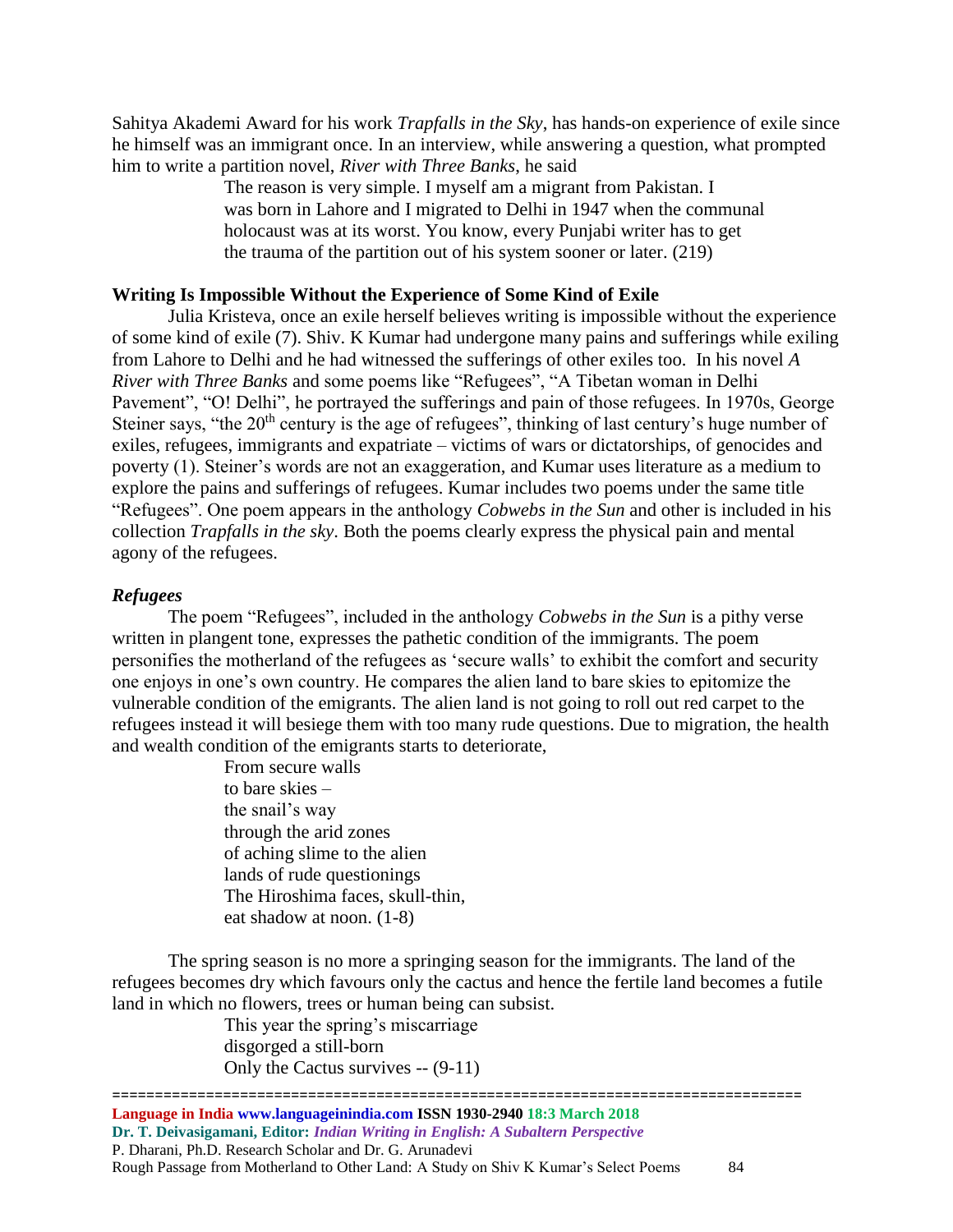The poem "Refugees" subsumed under the title *Trapfalls in the Sky* is the reiteration of the condition of immigrants. It gives an account of how they move from their homeland to other land. The migration is not a whole-souled act but they are coerced to move, so they limp throughout the way. They move slowly and unsteadily because their aching heart and mind pull down the movement of the footsteps

> Between the nest's gloved warmth and the vision of a perch beyond the river-bend they limp through dark spaces (1-4)

The way they pass through is referred as dark spaces. Customarily 'dark' is a synonym of fear, mystic and dismal. They feel a kind of insecurity in their minds, so the poet is very particular in using the word 'dark spaces'.

#### **Minds of Refugees During Their Migration from Their Homelands**

During their migration from their homeland the minds of the refugees are filled with nostalgia for their motherland. The term 'ancestral memories' refers the nostalgic mood of the emigrants. Kumar's way of presenting the 'milestones' as 'tombstones' simply portrays the condition of the exiles.

> Blinkered like yoked bulls, burdened with ancestral memories, they trudge on, counting the milestones which look like maimed stones (5-8)

#### **Forsaken Beach**

The poet compares the tired faces of the exiles to a forsaken beach. The uncertain and aimless future of the refugees is represented as, "under each footfall, the sands slither / into holes- dots and dashes-" (13-14). they feel a kind of nothingness in their life. Bijay Kumar Das in his book *Shiv K. Kumar as a Post-colonial Poet* says that in "Refugees", "Kumar reflects on the miserable condition of the refugees and bring home the plight in the changing situation". The Poem, "A Tibetan Refugee Woman in a Delhi Pavement" explores the excruciating exile of a Tibetan refugee woman and her state of destituteness. The conflict between Tibet and China, arouse in 1959 when China wants to keep Tibet under its rule and invaded it. Even though in no way Tibet is linked with China in cultural or traditional ground, it infringes it. After 1959, with the permission of then Prime minister, Jawaharlal Nehru, HH Dalai lama and several Tibetans reached India as refugees.

#### **Refugee Women**

The poet begins with the description about the physical condition of the refugee woman whose body is very soft by nature, turns hard like a black stone. Kumar is very particular in using the colour 'black'. Among many gemstones, black gemstone, Tourmaline is a high-quality stone and the hardness level of that black Tourmaline is 7 to 7.5 according to Mohs scale which is considered as one among the hardest stones and black is generally compared with mourning and sorrow, so the poet personifies the hard skin of the Tibetan refugee to black stone.

Your body has hardened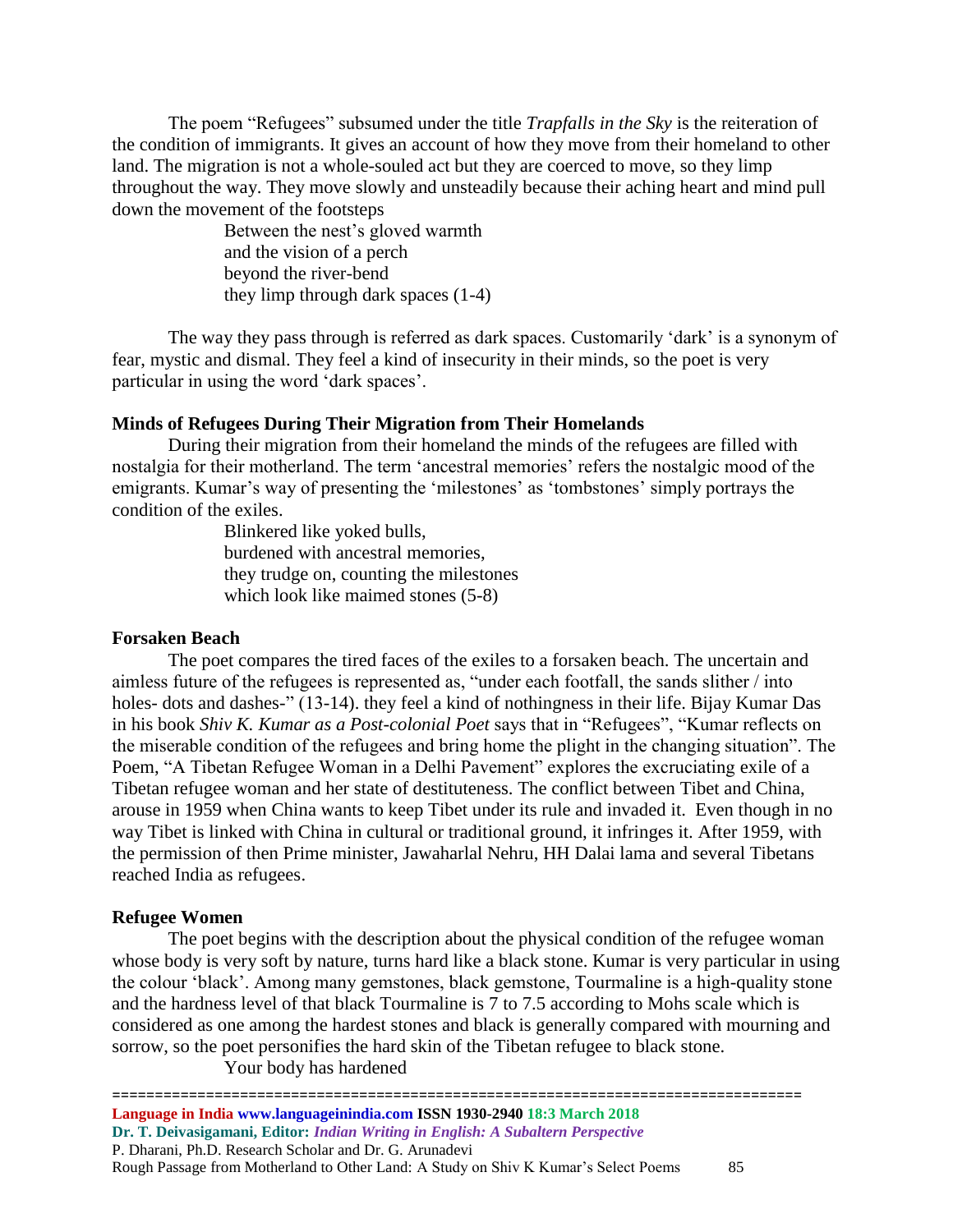into black stone. Lice creep through the sparse crop of your singed hair Looking for terrafirma. (1-5)

The poverty of the refugees is expressed by the poet as The only thing not for sale are the sombre beads of your eyes and the onyx amulet on your left arm. (9-12)

Due to migration and poverty there are a lot of wrinkles in her hands. For the sake of survival, she sells the things like jades, mongas and rubies which are as hard as black stone and her body. "A wrinkled hand caresses / tiny pyramids of Jades, mongas, / rubies ... (13-15).

#### **A Member of the Diasporic School**

Shiv. K Kumar is one of the important members of the diasporic school. Like many Indian writers like Sarojini Naidu, A. K. Ramanujan, R. Parthasarathy, Khushwant Singh, and Gayathri Spivak etc., he went to overseas to pursue his studies. He did his PhD in Cambridge University, London. While his study there, he was not happy. He had a constant urge to return to his native land. In West, he witnessed a kind of suppressing attitude of the whites who still thinks themselves as leaders. In his poem "Heathrow Airport: Immigration check post", he talks about the British officers who subdue the immigrants.

#### **Hegemonic Attitudes**

The opening lines of the poem clearly explores the hegemonic attitude of the British towards Indians and other immigrants. The condition of the immigrant check post is described by the poet as follows

> The white raven, perched on a high Stool behind his magic book can caw off the names of all your ancestors like the panda of the Ganges bank. (5-9)

In the Poem "A Letter from New York" he mentions his life in New York as follows Pardon my long silence or blame, if you like, the thermostat in my inverted man hole on the ninth floor (1-4)

He states that his life in New York is an inverted life style he also says that "Here I live in a garbage can" (6). The unsatisfactory life of Kumar is revealed in this poem. All the poems of Shiv K. Kumar depicts the agonies, trauma and pain of the emigrants in the form of words. Hence the above poems written by Shiv K. Kumar are the archetypes of exile literature.

====================================================================